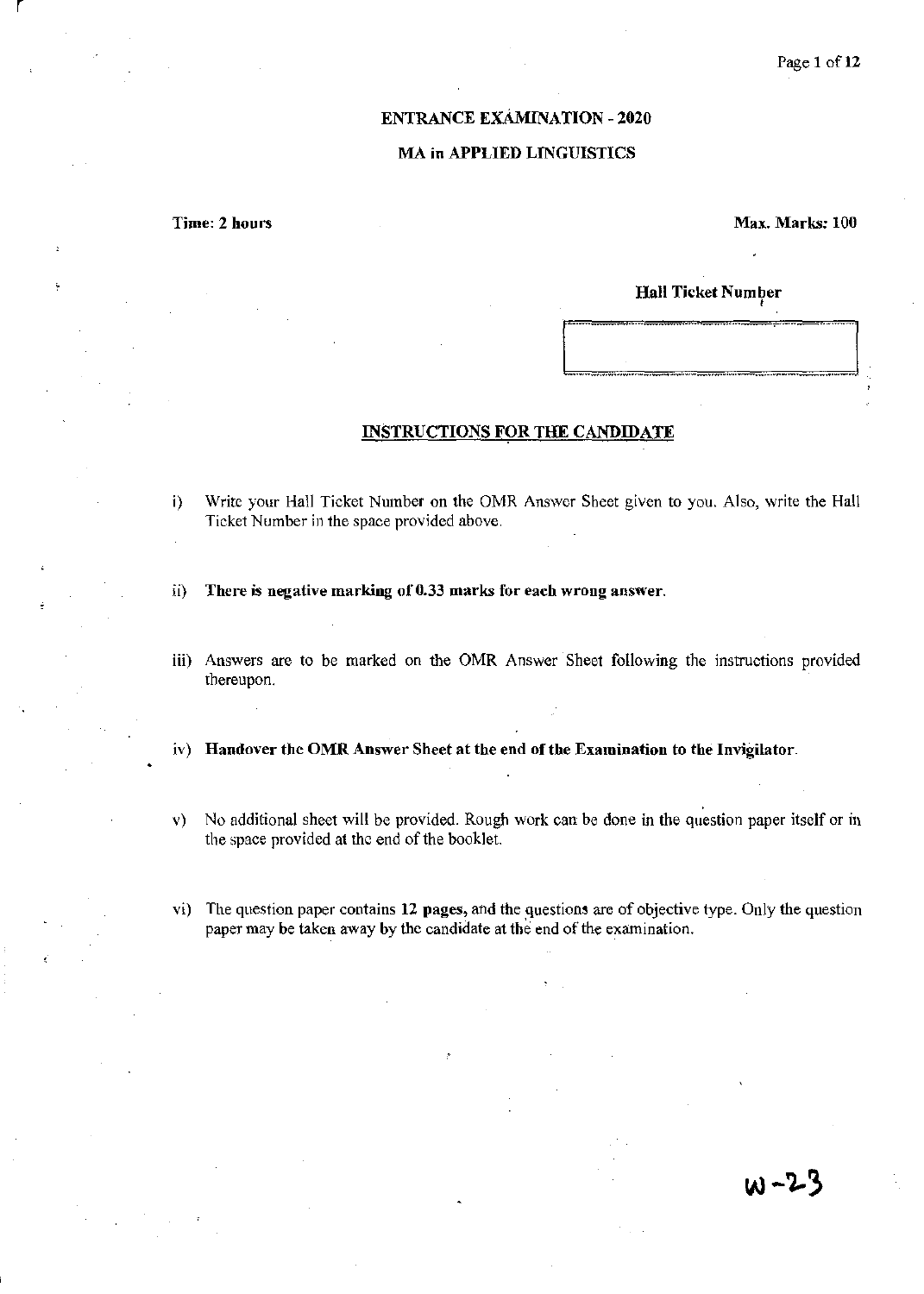## SECTION - A **Verbal & Numerical Aptitude (20 marks)**

Direction (1-10): Choose the correct words which substitute the given word/sentence.

| L, | Mania for stealing articles:                                        |                                                 |                        |                   |  |  |
|----|---------------------------------------------------------------------|-------------------------------------------------|------------------------|-------------------|--|--|
|    | A. Hypomania                                                        | B. Kleptomania                                  | C. Logomania           | D. Stelomania     |  |  |
| 2. | One who loves mankind is called:                                    |                                                 |                        |                   |  |  |
|    | A. Optimist                                                         | <b>B.</b> Philanthropist                        | C. Optometrist         | D. Truant         |  |  |
| 3. |                                                                     | Making marks that cannot be removed:            |                        |                   |  |  |
|    | A. Indelible                                                        | B. Illegible                                    | C. Incorrigible        | D. Unintelligible |  |  |
|    |                                                                     | 4. A Government run by a dictator is termed as: |                        |                   |  |  |
|    | A. Autocracy                                                        | B. Democracy                                    | C. Oligracy            | D. Theocracy      |  |  |
| 5. |                                                                     | One who is habitually good to others:           |                        |                   |  |  |
|    | A. Helper                                                           | <b>B.</b> Altruist                              | C. Angel               | D. Humanitarian   |  |  |
| 6. | Of unknown authorship:                                              |                                                 |                        |                   |  |  |
|    | A. Incognito                                                        | B. Pseudo                                       | C. Anonymous           | D. Unidentified   |  |  |
| 7. | One who knows everything:                                           |                                                 |                        |                   |  |  |
|    | A. Literate                                                         | B. Scholar                                      | C. Omnipotent          | D. Omniscient     |  |  |
| 8. | A hater of knowledge and learning:                                  |                                                 |                        |                   |  |  |
|    | A. Bibliophile                                                      | <b>B.</b> Philologist                           | C. Misogynist          | D. Misologist     |  |  |
|    | 9. A hundred year old man:                                          |                                                 |                        |                   |  |  |
|    | A. Century                                                          | <b>B.</b> Centurion                             | C. Centenarian         | D. Cent           |  |  |
|    |                                                                     | 10. Commencement of words with the same letter: |                        |                   |  |  |
|    | A. Pun                                                              | <b>B.</b> Alliteration                          | C. Transferred epithet | D. Oxymoron       |  |  |
|    | Direction (11-16): What number(s) should fill the question mark(s)? |                                                 |                        |                   |  |  |
|    | 11. 100, 95, ?, 79, 68, ?, 40, 23                                   |                                                 |                        |                   |  |  |
|    | A. 54, 87                                                           | B. 55, 88                                       | C. 88, 55              | D. 87, 54         |  |  |
|    |                                                                     |                                                 |                        |                   |  |  |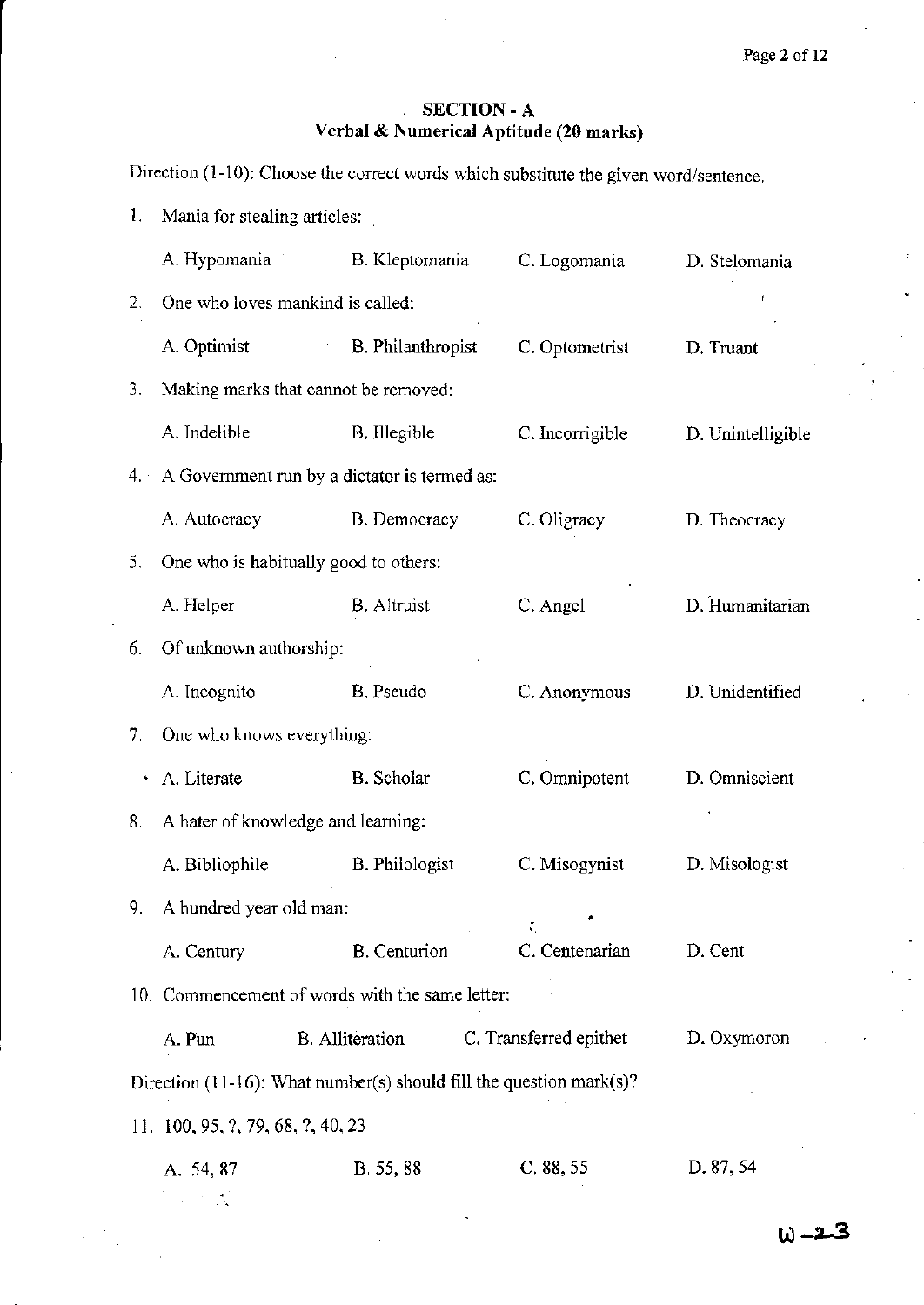| $-12.34, 45, 56, 67, ?$                        |              |              |           |
|------------------------------------------------|--------------|--------------|-----------|
| A. 84                                          | B. 82        | C. 73        | D. 78     |
| 13. 1, 9, 25, 49, ?, 121                       |              |              |           |
| A. 100                                         | B. 91        | C.64         | D. 81     |
| 14. 4, 7, 12, 19, 28, ?                        |              |              | t         |
| A. 49                                          | B. 36        | C.39         | D. 30     |
| 15. $6, 11, 21, 36, 56, ?$                     |              |              |           |
| A. 91                                          | <b>B.</b> 71 | C. 81        | D. 96     |
| 16. 1, 100, 200, 310, ?                        |              |              |           |
| A. 430                                         | <b>B.420</b> | C.410        | D.400     |
| 17. The sum of the first four odd numbers is?  |              |              |           |
| A. 17                                          | <b>B.20</b>  | C.16         | D. 20     |
| 18. The sum of the first five even numbers is? |              |              |           |
| A. 20                                          | <b>B.25</b>  | C.16         | D. 30     |
| 19. $4321 \times 99 = ?$                       |              |              |           |
| A. 427799                                      | B. 127979    | C. 427779    | D. 427977 |
| 20. $99 \times 99 + 99 - 99 = ?$               |              |              |           |
| A. 9701                                        | B. 9901      | C. 8901<br>٠ | D. 9801   |

l,

## $\mathbf{r} = \mathbf{r} \cdot \mathbf{r}$ **SECTION- B Analytical Aptitude (20 marks)**

| 21. Jade is related to Green in the same way as Garnet is related to   |                 |               |                |
|------------------------------------------------------------------------|-----------------|---------------|----------------|
| A. Blue                                                                | B. Orange       | C. Red        | D. Yellow      |
| 22. Dawn is related to Dusk in the same way Inauguration is related to |                 |               |                |
| A. Invitation                                                          | B. Organization | C. Repetition | D. Valediction |

 $\bar{\chi}$ 

 $10 - 23$ 

**Page 3** of 12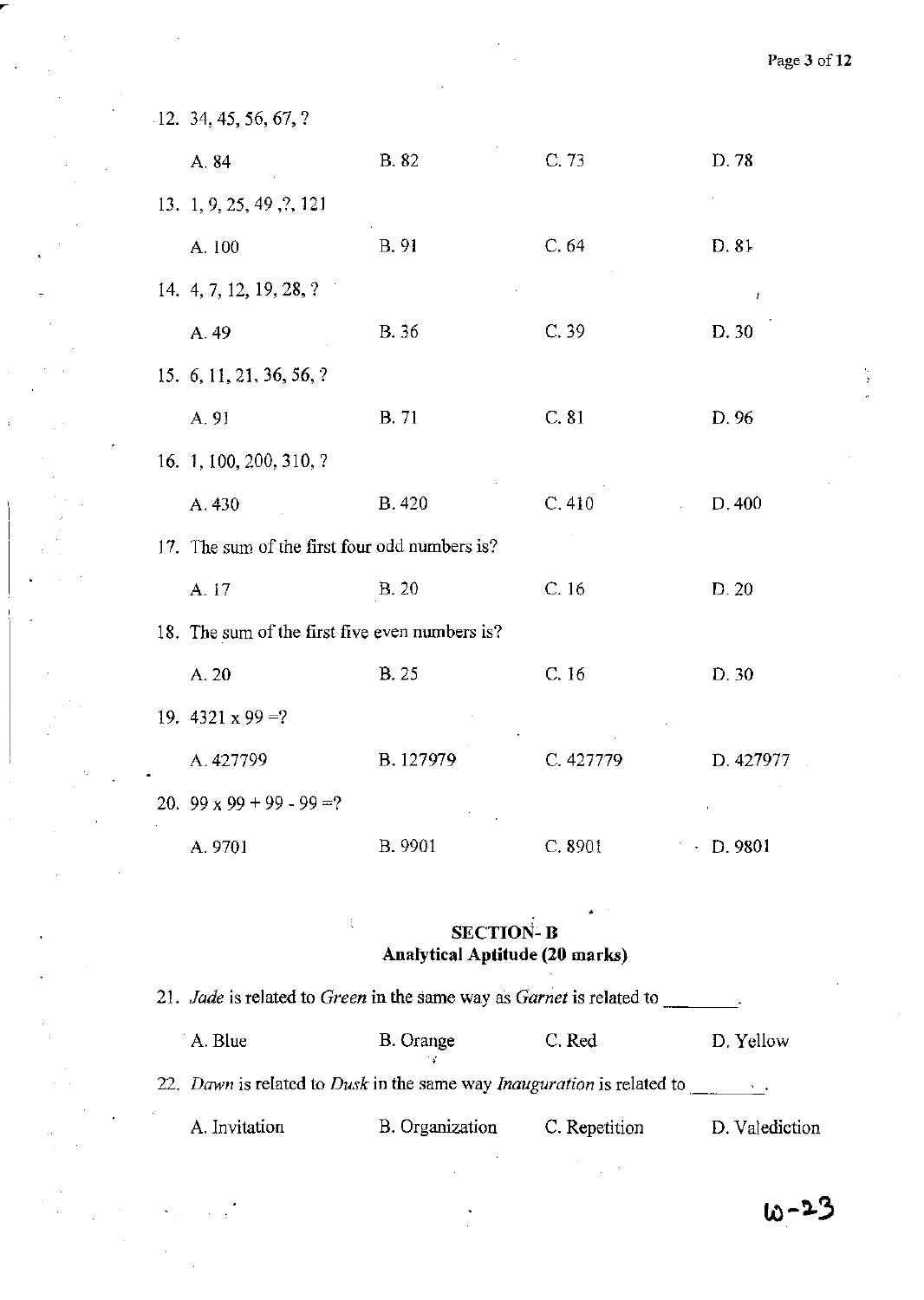| 23. DDT is related to <i>Abbreviation</i> in the same way as <i>LASER</i> is related to _______. |                                   |                                                 |                  |  |
|--------------------------------------------------------------------------------------------------|-----------------------------------|-------------------------------------------------|------------------|--|
| A. Antithesis                                                                                    | B. Acronym                        | C. Epigram                                      | D. Epithet       |  |
| 24. Artist is related to Brush in the same way Scribe is related to:                             |                                   |                                                 |                  |  |
| A. paper                                                                                         | B. Pen                            | C. Book                                         | D. words         |  |
| 25. Digital is related to Numbers in the same way Analogue is related to:                        |                                   |                                                 | f.               |  |
| A. Symbols<br>$\mathcal{A}^{\mathrm{c}}$ and                                                     | B. Hands                          | C. Time                                         | D. Register      |  |
| 26. Shield: Soldier                                                                              |                                   |                                                 |                  |  |
| A. Law: Court<br>C. Helmet : Rider                                                               |                                   | B. Stethoscope : Doctor<br>D. Book: Reader      |                  |  |
| 27. Copper: Metal                                                                                |                                   |                                                 |                  |  |
| A. Engine: Car                                                                                   | B. Furniture: Wood C. Pen: Pencil |                                                 | D. Pepper: Spice |  |
| 28. Modest: Arrogance                                                                            |                                   |                                                 |                  |  |
| A. disgust: repulsion<br>C. scatterbrained: concentration                                        |                                   | B. indifferent: apathy<br>D. envious: jealously |                  |  |
|                                                                                                  |                                   |                                                 |                  |  |
| 29. Snake: Fang:: Bee:                                                                           |                                   |                                                 |                  |  |
| A. Honey                                                                                         | <b>B.</b> Humming                 | C. Wax                                          | D. Sting         |  |
| 30. Reluctant: Keen:: Remarkable:                                                                |                                   |                                                 |                  |  |
| A. Usual                                                                                         | B. Restrained                     | C. Striking                                     | D. Evocative     |  |
| Direction (31-35): Choose the Odd one out.                                                       |                                   |                                                 |                  |  |
| 31. A. Fish                                                                                      | <b>B.</b> Scorpion                | C. Crab                                         | D. Octopus       |  |
| 32. A. Street                                                                                    | B. Abode                          | C. House                                        | D. Dwelling      |  |
| 33. A. Dollar                                                                                    | B. Peso                           | C. Ounce                                        | D. Euro          |  |
| 34. A. Curd                                                                                      | <b>B.</b> Butter                  | C. Cream                                        | D. Oil           |  |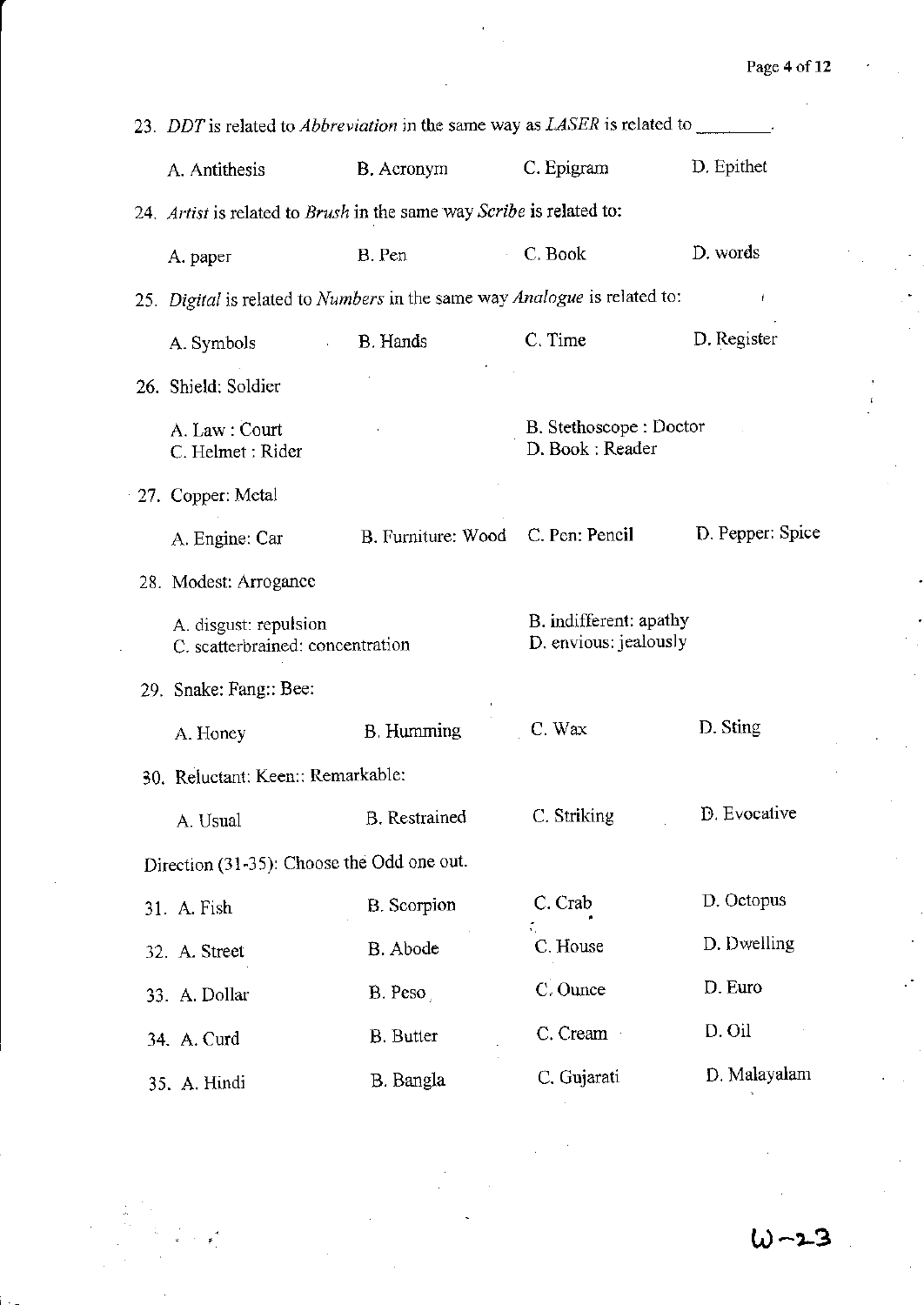36. What comes next? January February April July November April? A. October B. December C. August D. June 37. What letter should replace the question mark? ACBECG??  $A \cap A$  **B. B** I **c. C** I **D. D** I 38. Put the following words into alphabetical order: arthropod, arteriole, arthritis and arthritic. A. arteriole, arthritic, arthritis and arthropod. S. arteriole, arthritic, arthropod and arthritis C. arteriole, arthritis, arthropod, and arthritic D. arthritic, arthritis, arthropod, and arteriole. 39. If in a certain language A is coded as J, B is coded' as 2, and so on, how is BIDDIC coded in that code? A. 294493 B. 284563 C. 375582 D. 394492 40. If you arrange the letters of the word NABMODINT, the name of a game is formed, what are the first and the last letters of the word so formed? A.B, T B.B, N C.N, D SECTION -C Knowledge of English (20 marks) D.A,T

41. The expressions such as 'sharp sound', 'sweet melody', 'smooth taste', 'rough smell' are examples of

| A. Implied Metaphors  | B. Mixed Metaphors       |
|-----------------------|--------------------------|
| C. Creative Metaphors | D. Synesthetic Metaphors |

- 42. Which one of the following sentences is grammatically correct?
	- A. 'Whose that young child?' exclaimed the lady, whose plants the child had just trampled down.
	- B. 'Who's that young child?' exclaimed the lady, whose plants the child had just trampled down.
	- C. 'Who's that young child?' exclaimed the lady, who's plants the child had just trampled down.
	- D. 'Whose that young child?' exclaimed the lady, who's plants the child had just trampled down.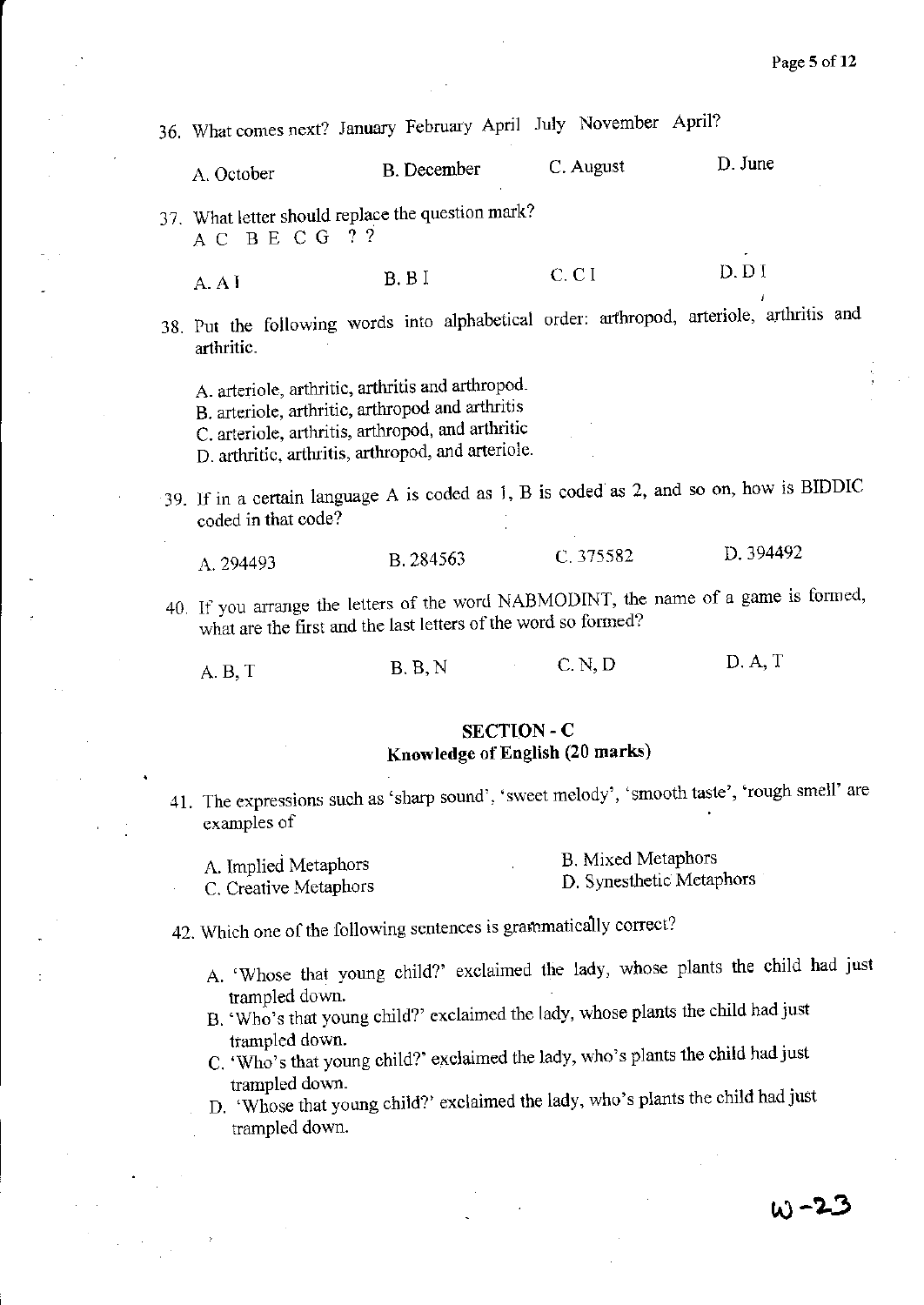43. What is plenitude?

| A. Absolute power<br>C. Common place                                                                                                                                                                    |                 | <b>B.</b> Difficulty or distress<br>D. Abundance     |                 |
|---------------------------------------------------------------------------------------------------------------------------------------------------------------------------------------------------------|-----------------|------------------------------------------------------|-----------------|
| 44. Which of the following words is closest in meaning to 'manual'?                                                                                                                                     |                 |                                                      |                 |
| A. Primer                                                                                                                                                                                               | B. Note         | C. Voucher                                           | D. Disk         |
| 45. Which of the following words is most nearly opposite of 'prohibit'?                                                                                                                                 |                 |                                                      |                 |
| A. Allow                                                                                                                                                                                                | B. Smoke        | C. Refuse                                            | D. Untrue       |
| 46. Which of the following words has the incorrect spelling?                                                                                                                                            |                 |                                                      |                 |
| A. Paralysis                                                                                                                                                                                            | B. Embarrass    | C. Negociate                                         | D. Questionable |
| 47. Identify the sentence type: 'Leave while you can'.                                                                                                                                                  |                 |                                                      |                 |
| A. Complex                                                                                                                                                                                              | B. Simple       | C. Negative                                          | D. Compound     |
| 48. Fill in the Blanks:                                                                                                                                                                                 |                 |                                                      |                 |
| "Speech is also a sign of human rationality, and with speech, man can against God."                                                                                                                     |                 |                                                      |                 |
| A. raise                                                                                                                                                                                                | B. revere       | C. blaspheme                                         | D. laugh        |
| 49. Improve the sentence choosing a better alternative for the phrase in italics:                                                                                                                       |                 |                                                      |                 |
| "Is a translation <i>meant to a readers</i> who do not understand the original"?                                                                                                                        |                 |                                                      |                 |
| A. meant to the readers<br>C. meant a reader                                                                                                                                                            |                 | B. meant for readers<br>D. meant of readers          |                 |
| 50. Rearrange the following into correct sequence:                                                                                                                                                      |                 |                                                      |                 |
| 'Hello!'<br>P. seconds after they had reached<br>Q. where a second year student appointed<br>R. the front lodge of her college<br>S. to show them was waiting<br>T. a voice called out from behind them |                 | ÷.                                                   |                 |
| A. TPRQS                                                                                                                                                                                                | <b>B. PTRQS</b> | C. SQRTP                                             | D. PRTSQ        |
| 51. Which of the following pair of words is most opposite in meaning?                                                                                                                                   |                 |                                                      |                 |
| A. realistic, embellished<br>C. realistic, illegible                                                                                                                                                    |                 | B. realistic, radical<br>D. realistic, impracticable |                 |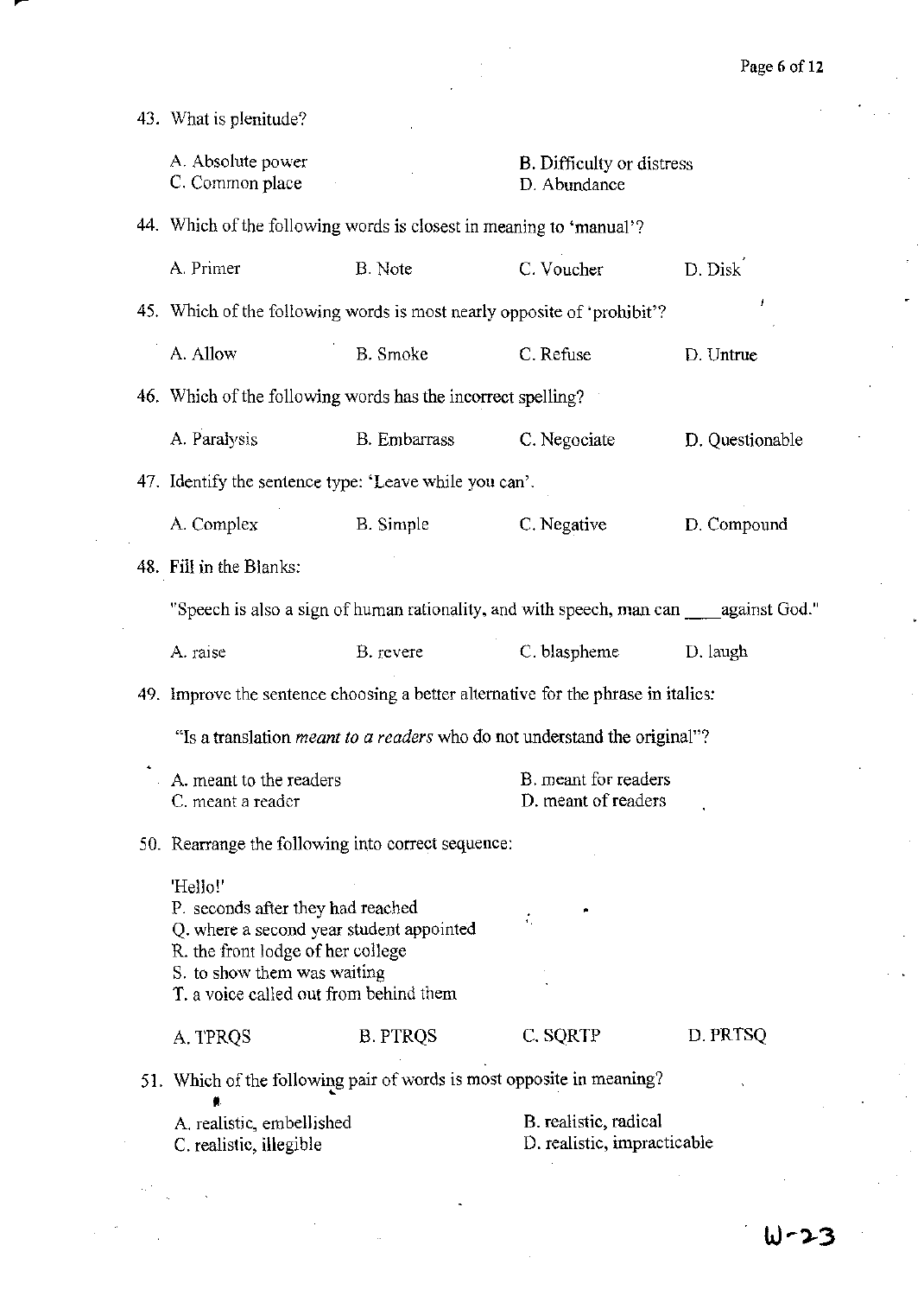$\frac{1}{2}$ 

 $\sim$ 

|  | 52. GAINED VOTE is an anagram formed from which two words that are similar in meaning?                                                                                                                                                                                                                                                                                                    |                   |                                                                 |                 |
|--|-------------------------------------------------------------------------------------------------------------------------------------------------------------------------------------------------------------------------------------------------------------------------------------------------------------------------------------------------------------------------------------------|-------------------|-----------------------------------------------------------------|-----------------|
|  | A. DONATE, GIVE                                                                                                                                                                                                                                                                                                                                                                           | B. DEVEIN, GOAT   | C. GAINED, VETO                                                 | D. DEVOTE, GAIN |
|  | 53. What is the Antonym of EARTHLY?                                                                                                                                                                                                                                                                                                                                                       |                   |                                                                 |                 |
|  | A. temporal                                                                                                                                                                                                                                                                                                                                                                               | B. ethereal       | C. temporary                                                    | D. seasoned     |
|  | 54. Choose the Odd one out                                                                                                                                                                                                                                                                                                                                                                |                   |                                                                 | J               |
|  | A. Shine                                                                                                                                                                                                                                                                                                                                                                                  | <b>B.</b> Glitter | C. Gleam                                                        | D. Dull         |
|  | 55. Select the correct question tag for the following sentence: Ram likes eating dosas.                                                                                                                                                                                                                                                                                                   |                   |                                                                 |                 |
|  | A. don't he?                                                                                                                                                                                                                                                                                                                                                                              | B. do he?         | C. doesn't he?                                                  | D. has he?      |
|  | 56. Complete the sentence with the suitable option:                                                                                                                                                                                                                                                                                                                                       |                   |                                                                 |                 |
|  | The electrician continued to work in the field $\frac{1}{\sqrt{1-\frac{1}{\sqrt{1-\frac{1}{\sqrt{1-\frac{1}{\sqrt{1-\frac{1}{\sqrt{1-\frac{1}{\sqrt{1-\frac{1}{\sqrt{1-\frac{1}{\sqrt{1-\frac{1}{\sqrt{1-\frac{1}{\sqrt{1-\frac{1}{\sqrt{1-\frac{1}{\sqrt{1-\frac{1}{\sqrt{1-\frac{1}{\sqrt{1-\frac{1}{\sqrt{1-\frac{1}{\sqrt{1-\frac{1}{\sqrt{1-\frac{1}{\sqrt{1-\frac{1}{\sqrt{1-\frac$ |                   |                                                                 |                 |
|  | A. in spite the heavy rains<br>C, even though it rained heavily                                                                                                                                                                                                                                                                                                                           |                   | B. even though there is heavy rain<br>D. although heavily rains |                 |
|  | 57. Fill in the blank with the correct quantifier:                                                                                                                                                                                                                                                                                                                                        |                   |                                                                 |                 |
|  | Only ______ students attended the online Linguistics class during covid-19 lockdown.                                                                                                                                                                                                                                                                                                      |                   |                                                                 |                 |
|  | A. a little                                                                                                                                                                                                                                                                                                                                                                               | B. many           | C. a bit of                                                     | D. a few        |
|  | 58. Spot the sentence with the error.                                                                                                                                                                                                                                                                                                                                                     |                   |                                                                 |                 |
|  | A. After entering the kitchen, I saw the vase.<br>B. I can able to see the vase from the kitchen.<br>C. I entered into the kitchen to see the vase.<br>D. The vase is kept next to the kitchen.                                                                                                                                                                                           |                   |                                                                 |                 |
|  | 59. Find the correct antonym for the word in bold and italics:                                                                                                                                                                                                                                                                                                                            |                   |                                                                 |                 |
|  | The scientists discussed the <i>impracticability</i> of the medicine.                                                                                                                                                                                                                                                                                                                     |                   |                                                                 |                 |
|  | A. feasibility                                                                                                                                                                                                                                                                                                                                                                            | B. suitability    | $\cdot$ C. utility                                              | D. difficulty   |
|  | 60. Change the following sentence into the passive voice: I remember my father taking me to<br>the hospital.                                                                                                                                                                                                                                                                              |                   |                                                                 |                 |
|  | A. I remember taken to the hospital by my father.<br>B. I remember myself being taken to the hospital by my father.<br>C. I remember I was taken to the hospital by my father.<br>D. I remember being taken to the hospital by my father.                                                                                                                                                 |                   |                                                                 |                 |
|  |                                                                                                                                                                                                                                                                                                                                                                                           |                   |                                                                 |                 |
|  |                                                                                                                                                                                                                                                                                                                                                                                           |                   |                                                                 |                 |

 $\sim$   $\sim$ 

 $\sim 10$  $\sim$   $\sim$ 

 $\sim$   $\sim$  $\mathcal{A}$  $\frac{1}{2}$  ,  $\frac{1}{2}$ 

 $\omega$ 

 $\tau$ 

 $\bar{z}$  $\hat{\mathcal{A}}$ 

 $\sim 10^{11}$  $\bar{\beta}$ 

 $\hat{r}^{\dagger}$  ,  $\hat{r}^{\dagger}$ 

 $\sim 10^{11}$  $\overline{a}$ 

 $\bar{a}$ 

 $\frac{1}{2}$ 

 $\Delta \sim 10^{11}$  and  $\Delta \sim 10^{11}$ 

l.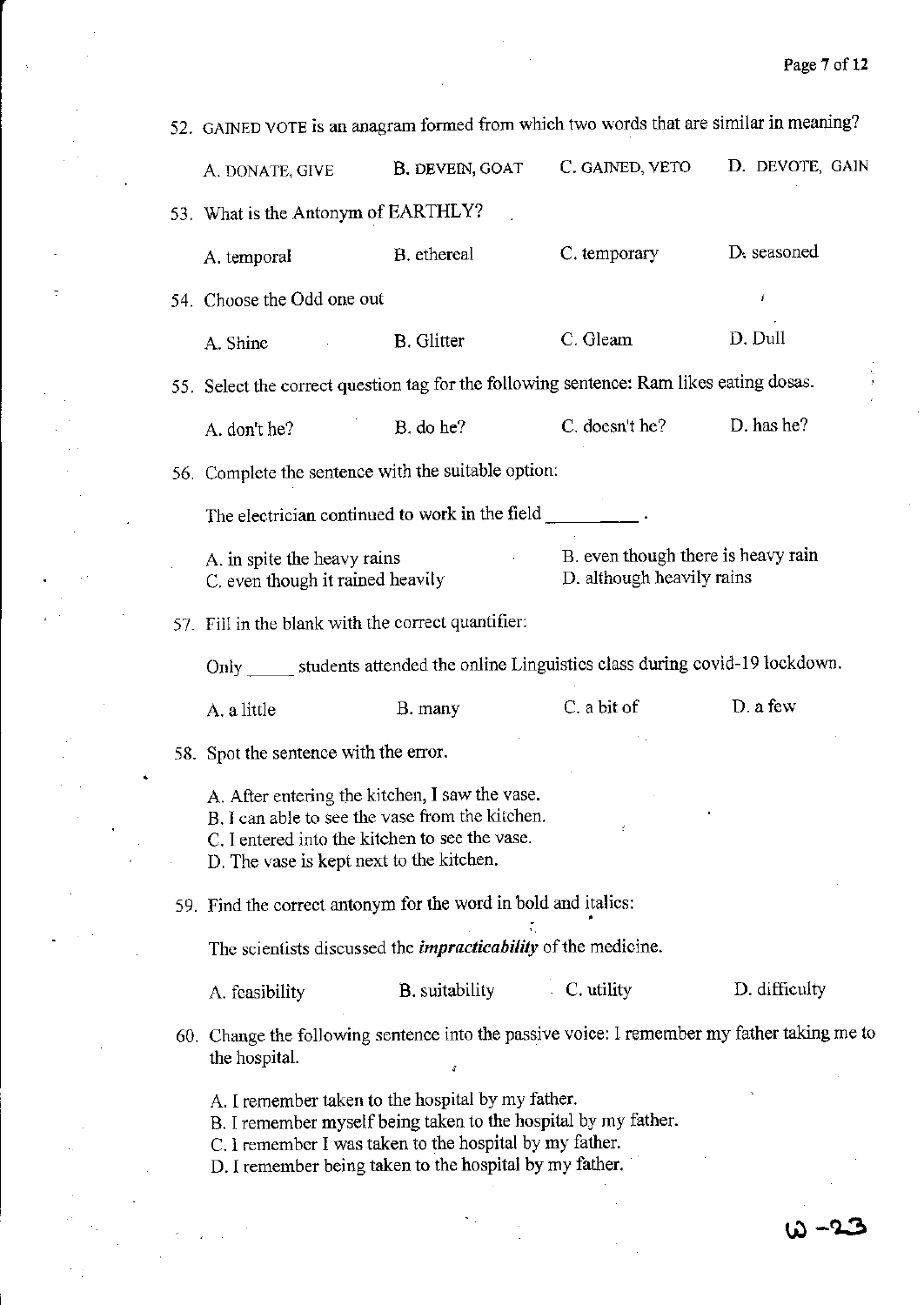## SECTION - D **Knowledge of World Languages (20 marks)**

| 61. Which of the following is a Great Andamanese language?                                    |                      |           |                  |           |                     |
|-----------------------------------------------------------------------------------------------|----------------------|-----------|------------------|-----------|---------------------|
| A. Kokborok                                                                                   | B. Jeseri            |           | C. Oko-Juwoi     |           | D. Kolami           |
| 62. Which of the following is an official language of Arunachal Pradesh?                      |                      |           |                  |           |                     |
| A. Nishi                                                                                      | B. Meitei            |           | C. English       |           | D. Khasi            |
| 63. The foreign language which is commonly spoken in Puducherry (formerly Pondicherry)<br>is? |                      |           |                  |           |                     |
| A. German                                                                                     | <b>B.</b> Portuguese |           | C. French        |           | D. English          |
| 64. Önge and Jarawa languages belong to which language family?                                |                      |           |                  |           |                     |
| A. Dravidian                                                                                  | B. Indo-Aryan        |           | C. Austroasiatic |           | D. Great Andamanese |
| 65. Which of the following language is spoken in Assam and uses Devanagari script?            |                      |           |                  |           |                     |
| A. Bellari                                                                                    | B. Bodo              | C. Gadaba |                  | D. Koraga |                     |
| 66. Which one of the following is a classical language?                                       |                      |           |                  |           |                     |
| A. Marathi                                                                                    | B. Hindi             | C. Odia   |                  | D. Tulu   |                     |
| 67. Sindhi and Konkani, the scheduled languages of India belong to which language Family?     |                      |           |                  |           |                     |
| A. Indo-Aryan                                                                                 | B. Dravidian         |           | C. Tibeto-Burman |           | D. Austroasiatic    |
| 68. How many Language isolates are there in world languages?                                  |                      |           |                  |           |                     |
| A. 50                                                                                         | <b>B.</b> 43         |           | C.39             |           | D. 68               |
| 69. International Mother Language Day is celebrated on which of the following day?            |                      |           |                  |           |                     |
| A. 21st of March                                                                              | B. 21st of February  |           | C. 1st January   |           | D. 1st of February  |
| 70. The Munda language family is a branch of which language family?                           |                      |           |                  |           |                     |
| A. Indo-Aryan                                                                                 | <b>B.</b> Dravidian  |           | C. Tibeto-Burman |           | D. Austroasiatic    |
| 71. Varhadi, Khandeshi and Zadi Boli are the dialects of which language?                      |                      |           |                  |           |                     |
| A. Hindi                                                                                      | B. Gujrati           |           | C. Marathi       |           | D. Punjabi          |

 $\mathcal{L}(\mathcal{L})$  .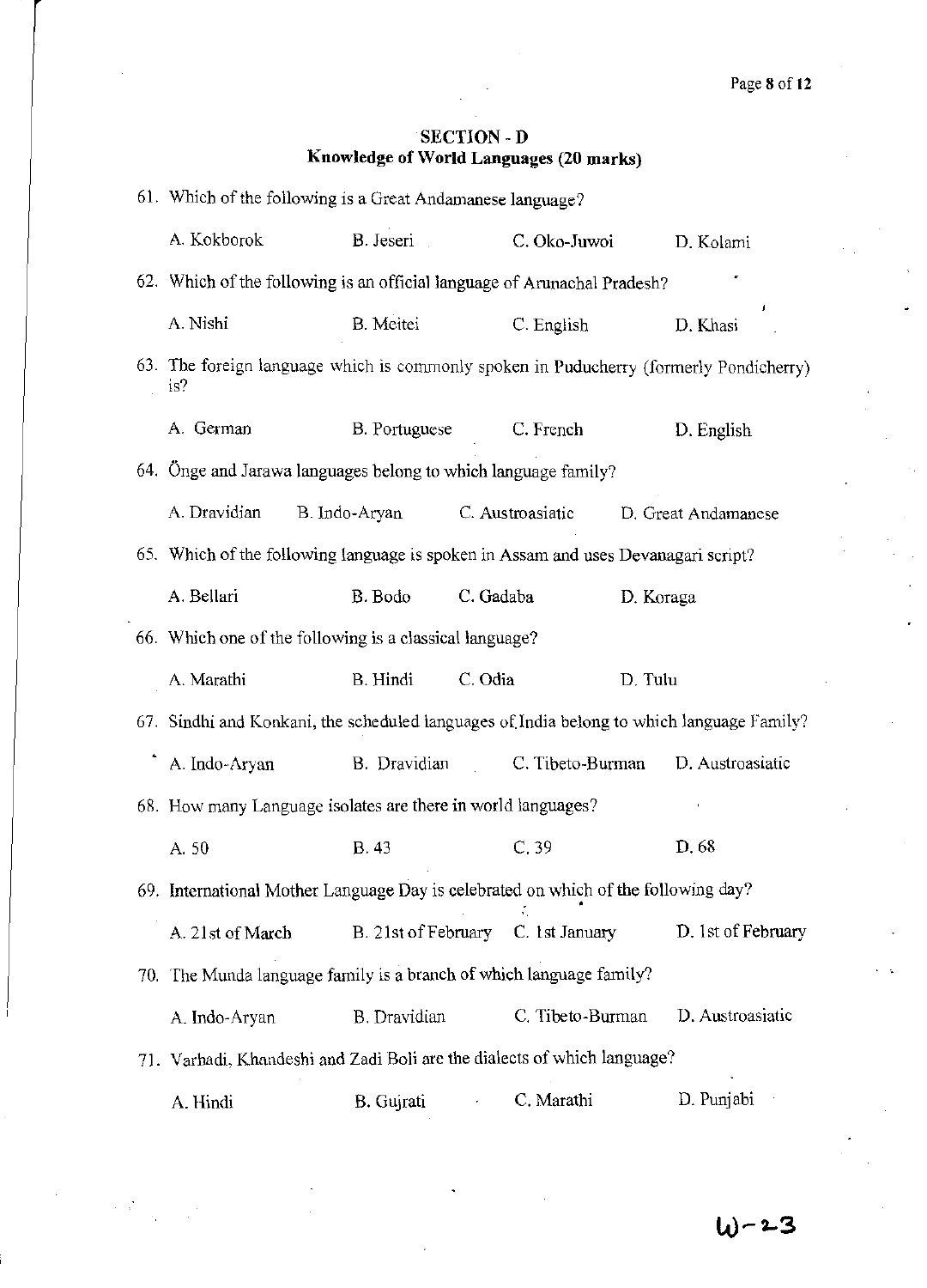| 72. How many levels of language endangerment between "safe" (not endangered) and<br>"extinct" does UNESCO define? |                                                                            |           |                       |                                                                                             |
|-------------------------------------------------------------------------------------------------------------------|----------------------------------------------------------------------------|-----------|-----------------------|---------------------------------------------------------------------------------------------|
| A. 3                                                                                                              | <b>B.5</b>                                                                 |           | C.4                   | D.6                                                                                         |
|                                                                                                                   | 73. Which of the following is the second largest language family in India? |           |                       |                                                                                             |
| A. Dravidian                                                                                                      | B. Indo-Aryan                                                              |           | C. Austroasiatic      | D. Great Andamanese                                                                         |
|                                                                                                                   | 74. What are Brahmi and Devanagari?                                        |           |                       |                                                                                             |
|                                                                                                                   |                                                                            |           |                       | A. Languages B. Endangered languages C. Scripts D. Languages Isolates                       |
|                                                                                                                   |                                                                            |           |                       | 75. The only language found in the Indian mainland and considered as a language isolate is? |
| A. Burushaski                                                                                                     | B. Nahali                                                                  |           | C. Kusunda            | D. Vedda                                                                                    |
|                                                                                                                   | 76. Which Indian language is known as Italian of the east?                 |           |                       |                                                                                             |
| A. Kannada                                                                                                        | <b>B.</b> Sanskrit                                                         |           | C. Marathi            | D. Telugu                                                                                   |
|                                                                                                                   | 77. The official language(s) of Sri Lanka is/are?                          |           |                       |                                                                                             |
| A. Tamil                                                                                                          | B. Sinhala                                                                 |           | C. Tamil and Sinhala  | D. Vedda                                                                                    |
| 78. Find the odd one out                                                                                          |                                                                            |           |                       |                                                                                             |
| A. Khoiasn                                                                                                        | <b>B.</b> Tamil                                                            |           | C. Urdu               | D. Bengali                                                                                  |
| 79. Ashtadhyayi is a/an                                                                                           |                                                                            |           |                       |                                                                                             |
| A. An ancient grammar text<br>C. A script                                                                         |                                                                            |           |                       | B. A grammarian<br>D. A language                                                            |
| 80. Tolkappiyam is a/an                                                                                           |                                                                            |           |                       |                                                                                             |
| C. A script                                                                                                       | A. An ancient Sanskrit grammar text                                        | $\zeta_1$ | D. A Tamil grammarian | B. An ancient Tamil grammar text                                                            |

l,

 $\left| \right|$ 

 $\sim$ 

 $\ddot{\phantom{0}}$ 

 $\ddot{\phantom{1}}$ 

 $\boldsymbol{\cdot}$ 

 $\Delta \sim 2$ 

 $\frac{1}{2}$ 

 $\bar{\beta}$ 

l,

 $\frac{d\mathcal{L}_{\text{max}}}{d\mathcal{L}_{\text{max}}^2}$ 

 $\frac{1}{2}$ 

 $\mathcal{A}_1$ 

 $\frac{1}{2}$ 

 $\sim$ 

 $\frac{1}{2}$ 

 $\overline{\phantom{a}}$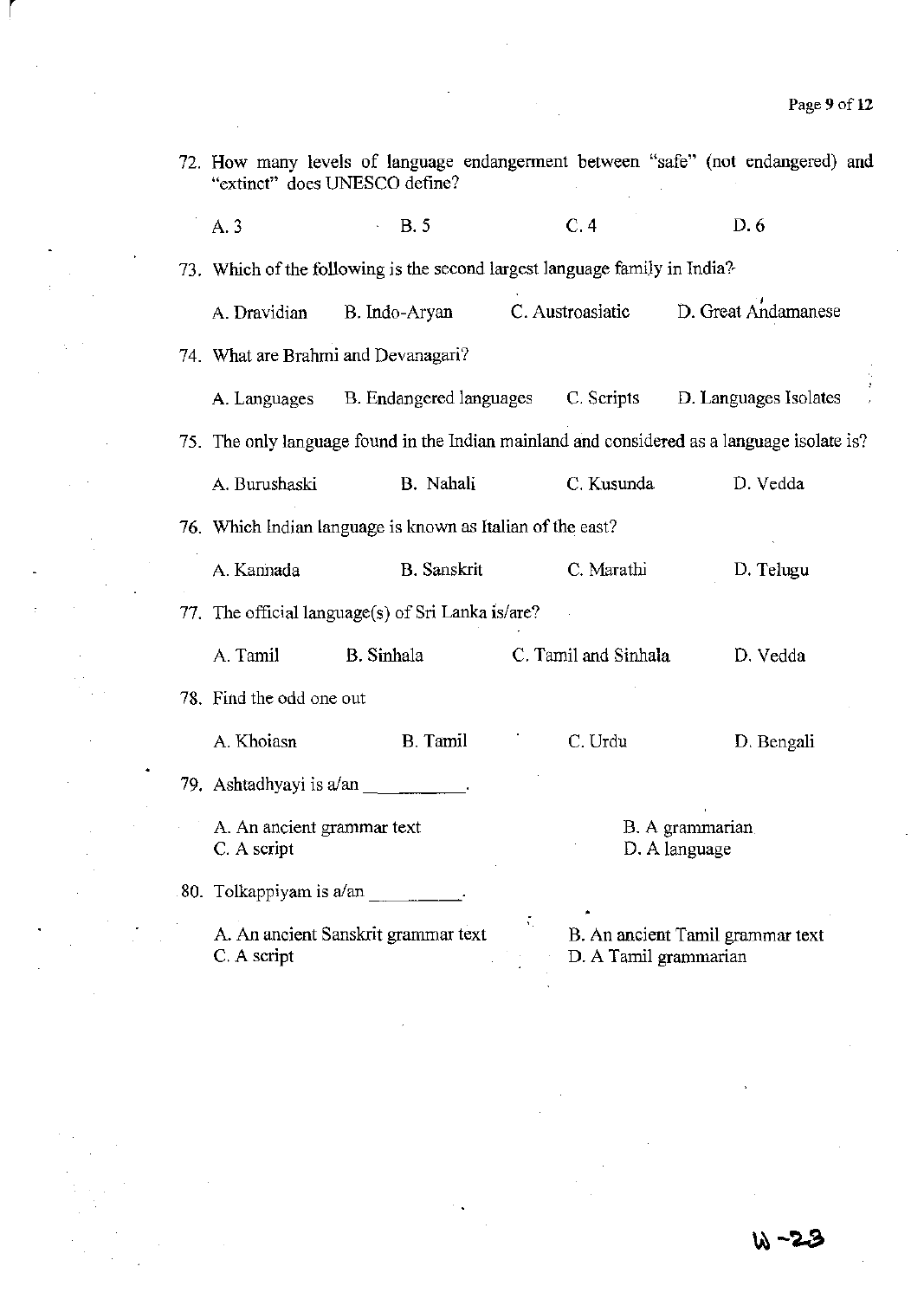## SECTION - E Language Analysis & Solving Problems (20 marks)

Direction (81-100): Consider the following data from a hypothetical language 'Base' and then answer the questions that follow.

| 1. motakapai        | 'I eat apples'          |
|---------------------|-------------------------|
| 2. nibinogar        | 'She drinks wine'       |
| 3. hyohonibinogar   | 'He will drink wine'    |
| 4. tyonhonichenonso | 'They will cut a mango' |
| 5. nihonizozo       | 'She will sleep'        |
| 6. hyotakapa        | 'He eats apple'         |
| 7. hyohonitay       | He will play'           |
| 8. hyohonichenonapa | 'He will cut an apple'  |
| 9. motakalonso      | 'I ate a mango'         |
| 10. nitakso         | 'She eats mango'        |
| 11. hyohonitakonso  | 'He will eat a mango'   |
| 12. mohonizozo      | 'I will sleep'          |
| 13. nihonibinogar   | 'She will drink wine'   |
| 14. motaksoi        | 'I eat mangoes'         |
| 15. tyontakso       | 'They eat mango'        |
| 16. mohonibinogar   | 'I will drink wine'     |
| 17. hyobinogar      | 'He drinks wine'        |
| 18. ni takalonapa   | 'She ate an apple'      |
|                     |                         |

# 81. What is the word for 'apple' in 'Baso'?

 $\mathbb{R}^3$ 

 $\begin{bmatrix} \phantom{-} \end{bmatrix}$ 

| A. mo                                       | B. oapa | C. apa  | D. tak  |
|---------------------------------------------|---------|---------|---------|
| 82. What is the word for 'wine' in 'Baso'?  |         |         |         |
| A. ni                                       | B. nib  | C. ogar | D. gar  |
| 83. What is the word for 'mango' in 'Baso'? |         |         |         |
| A. tyo                                      | B. so   | C. soi  | D. onso |
| 84. What is the word for 'sleep' in 'Baso'? |         | Φ       |         |
| A. ni                                       | B. honi | C. nizo | D. zozo |
| 85. What is the word for 'eat' in 'Baso'?   |         |         |         |
| A. tak                                      | B. pat  | C. moa  | D. ak   |
| 86. What is the word for 'play' in 'Baso'?  |         |         |         |
| A. itay                                     | B. tay  | C. hyon | D. nita |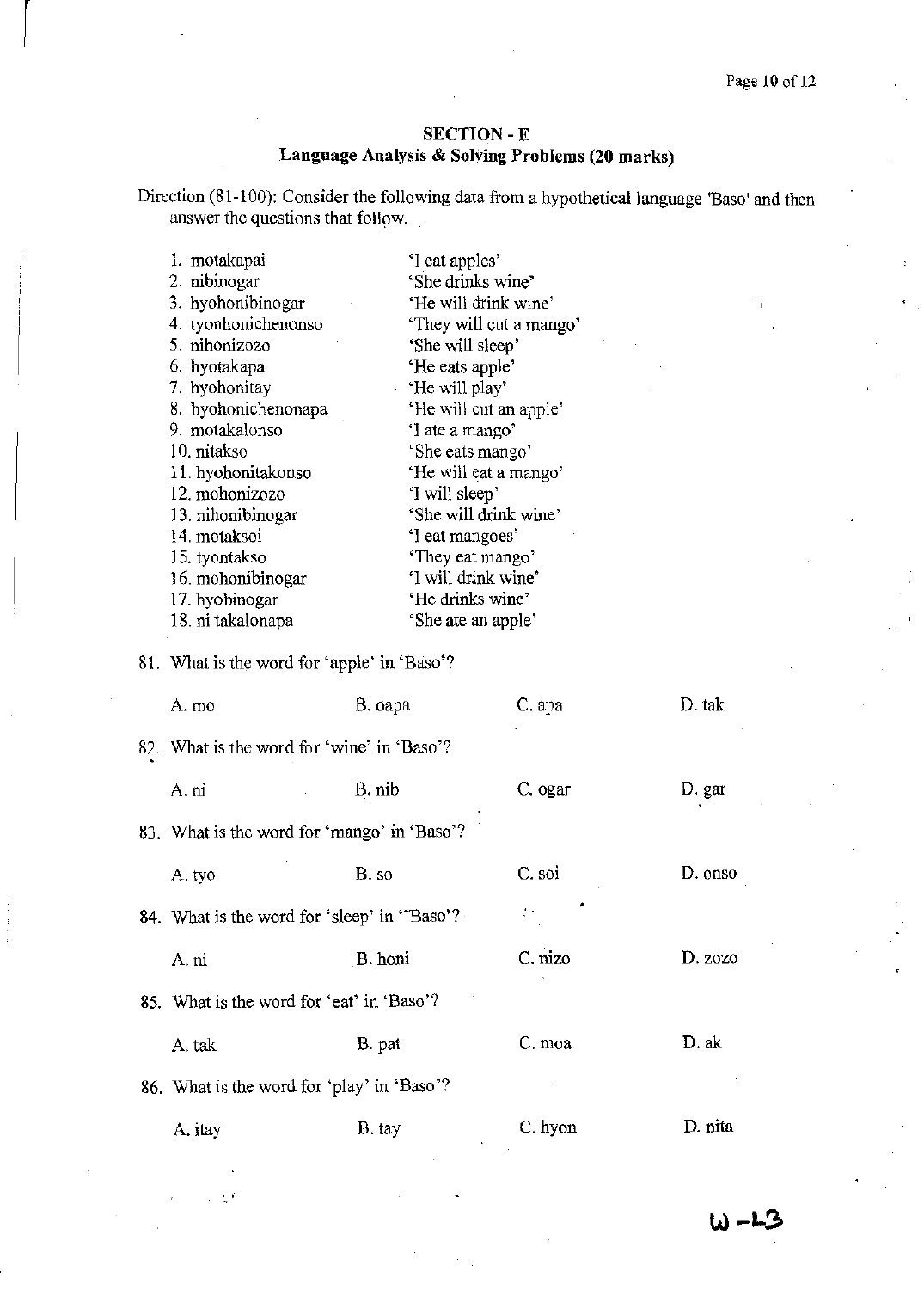87. What is the word for 'drink' in 'Baso'? A. nib B. ino C. gar D. bino 88. How would you translate 'They will play' in 'Baso'? A. tyanhanitay B. hyahonitay C. tyonhanitak D. tyonhonichcn 89. If the word for 'we' is 'amu' in Baso, How would you translate 'We will cut apples' in 'Baso'? A. amuhonichenonso C. amuchenhonionso B, amuhonichenapa D. amuhonichenapai 90, If the word for 'we' is 'amu' in Baso, how would you translate 'we will eat a mango' in 'Baso'? A amuhonichenapa C, amuhonitakonsoi 91. How would you translate, 'They ate' in 'Baso'? A. tyontak B. tyontakal B, amuhonitakonso D, amuhonichenonso C.·hyontak 92. How would you translate, 'She ate apples' in 'Baso'? A. nitakalapai B. nitakalapa C. mitakalapai 93. How would you translate, 'He drank wine'. in 'Baso'? A. hyotakalgar B. tyobinoalgar C. tyobinogar 94. How would you translate, 'They slept' in 'Baso'? A. tyonzozoal B. tyonzozo C. hyonzozoal 95. How would you translate the word 'honi' in English? A. will B. mango C. cut 96. How would you translate 'onapa' in English? : A. one mango B. apple C. one apple 97, How would you translate 'tyonhonitak' in English? A. He will eat B. She will eat C. They ate D. hyontakal D. nitakapai D. hyobinoalgar D. hyonzozo D. wine D. mangoes D. They will eat

W-25